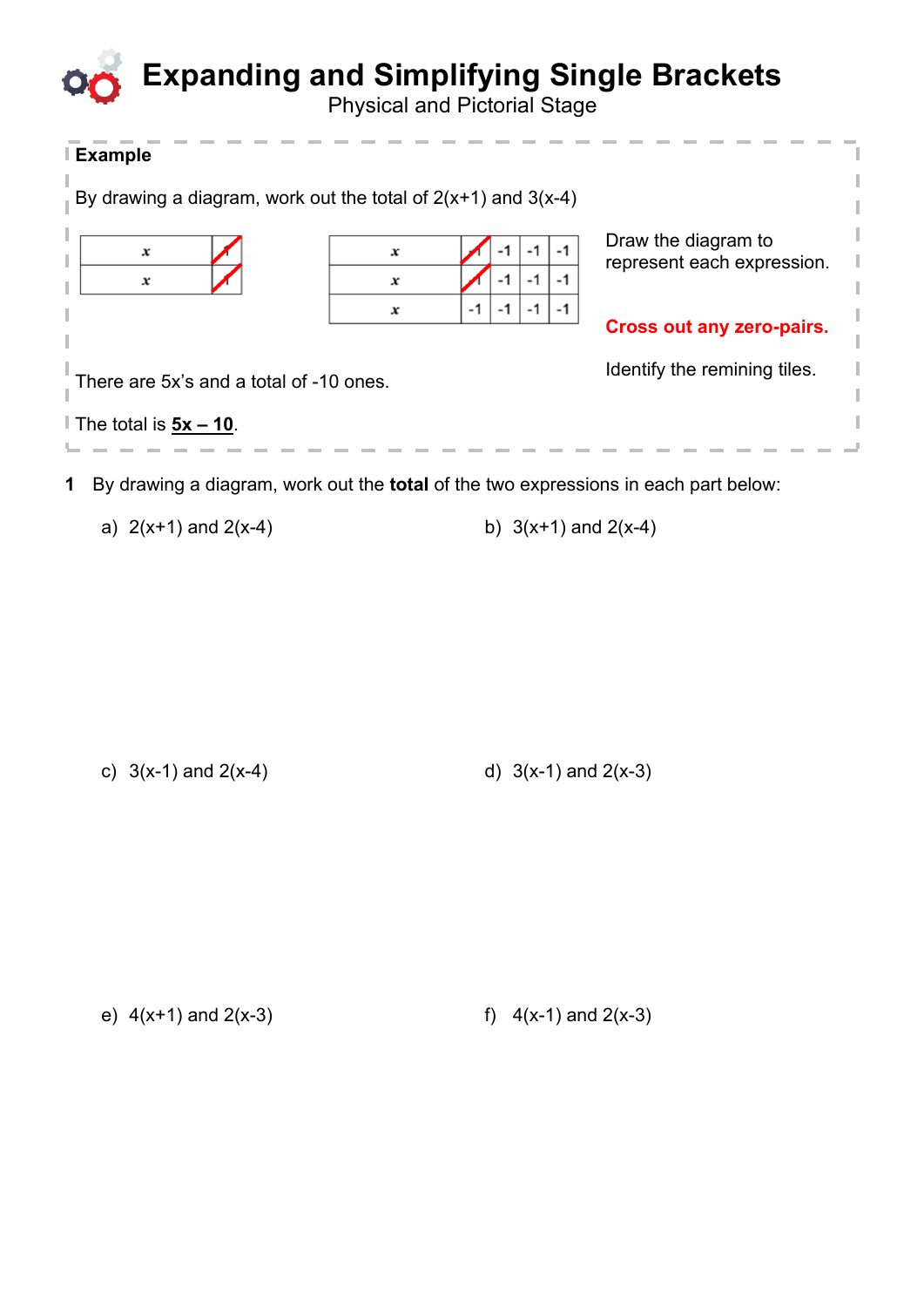**2** Using your answers to question **1**, expand and simplify:

a) 
$$
2(x+1) + 2(x-4)
$$
 b)  $3(x+1) + 2(x-4)$ 

c) 
$$
3(x-1) + 2(x-4)
$$
 d)  $3(x-1) + 2(x-3)$ 

e) 
$$
4(x+1) + 2(x-3)
$$
  
f)  $4(x-1) + 2(x-3)$ 

**3** Aaron and Bella are trying to find the difference between 4(x+5) and 2(x+3). Here are Aaron and Bella's methods.

Aaron says:

*"Because we are trying to find the difference, if I remove the same tiles from both diagrams I will get the difference."*

Bella says:

*"The difference is calculated by working out*   $4(x+5) - 2(x+3)$ . To do this I need to subtract *2 lots of x, and 2 lots of 3, this is the same as subtracting 2x and subtracting 6."*



What do you notice about the two methods? Who's method is better? Why?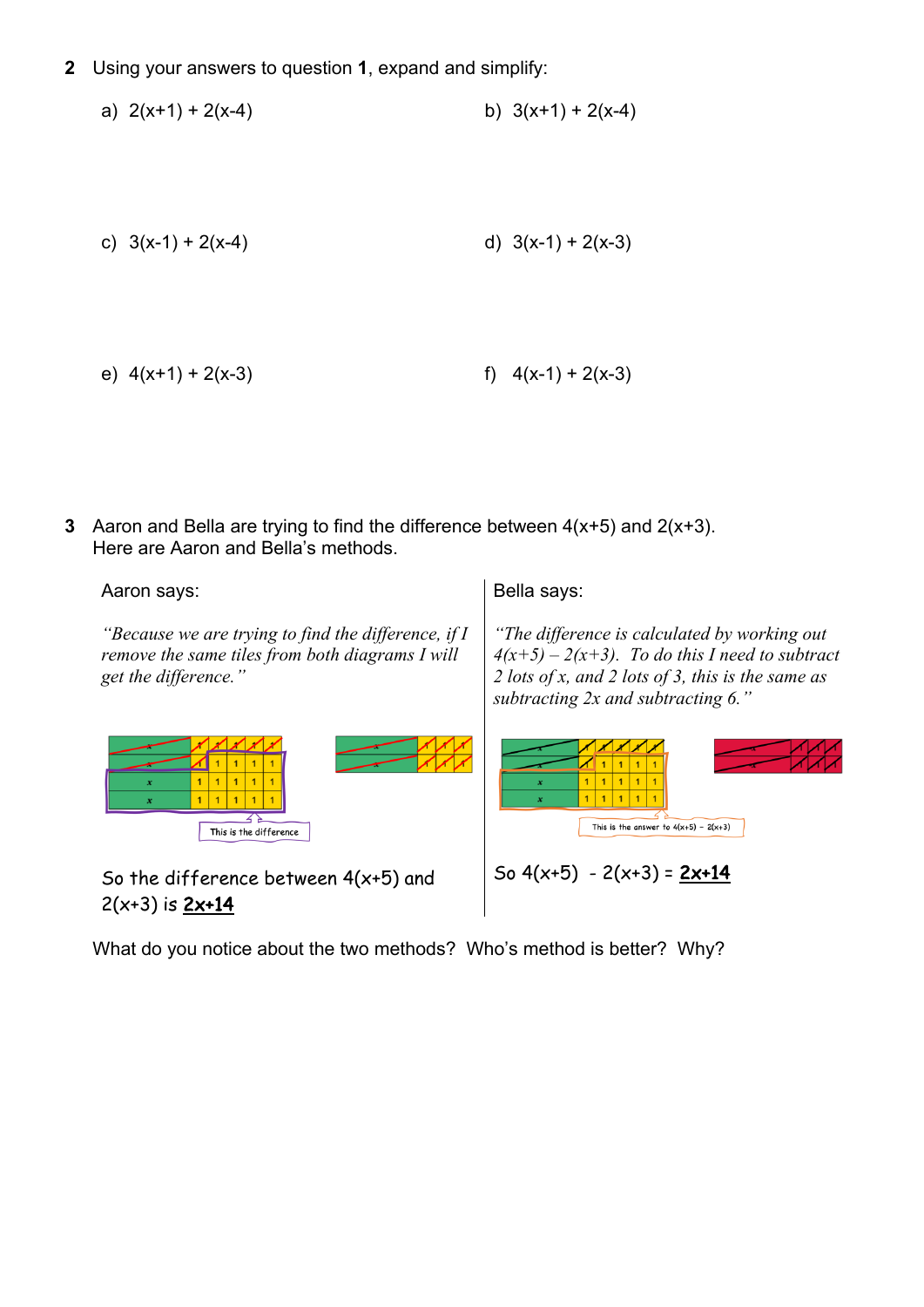**4** Charlie, Danni and Erin are using a grid to expand and simplify 4(x+5) - 2(x+3).

Their methods are shown below:

| $+3$ |
|------|
| $-6$ |
|      |
|      |
|      |

a) Danni got the correct answer, Charlie has made a mistake. Identify where Charlie has made a mistake.

b) Danni's has started to expand and simplify  $6(x+3) - 4(x+7)$ , finish off her working and find the final answer.

$$
6(x+3) - 4(x+7)
$$
\n
$$
\begin{array}{c|c}\nX & x & +3 \\
6 & 6x & x\n\end{array}
$$
\n
$$
=\begin{bmatrix}\nx+ \begin{bmatrix}\n- & - \\
x+ \end{bmatrix} & x-\end{bmatrix}
$$
\n
$$
=\begin{bmatrix}\nx+ \begin{bmatrix}\n- & - \\
x- \end{bmatrix}\n\end{array}
$$

c) The next question Danni is going to try is: Expand and simplify  $6(x-3) - 4(x-7)$ 

What are the differences between this question and the question in part b)? How will this affect the final answer?

d) Work out the answer to  $6(x-3) - 4(x-7)$  using the same Grid Method Danni uses.